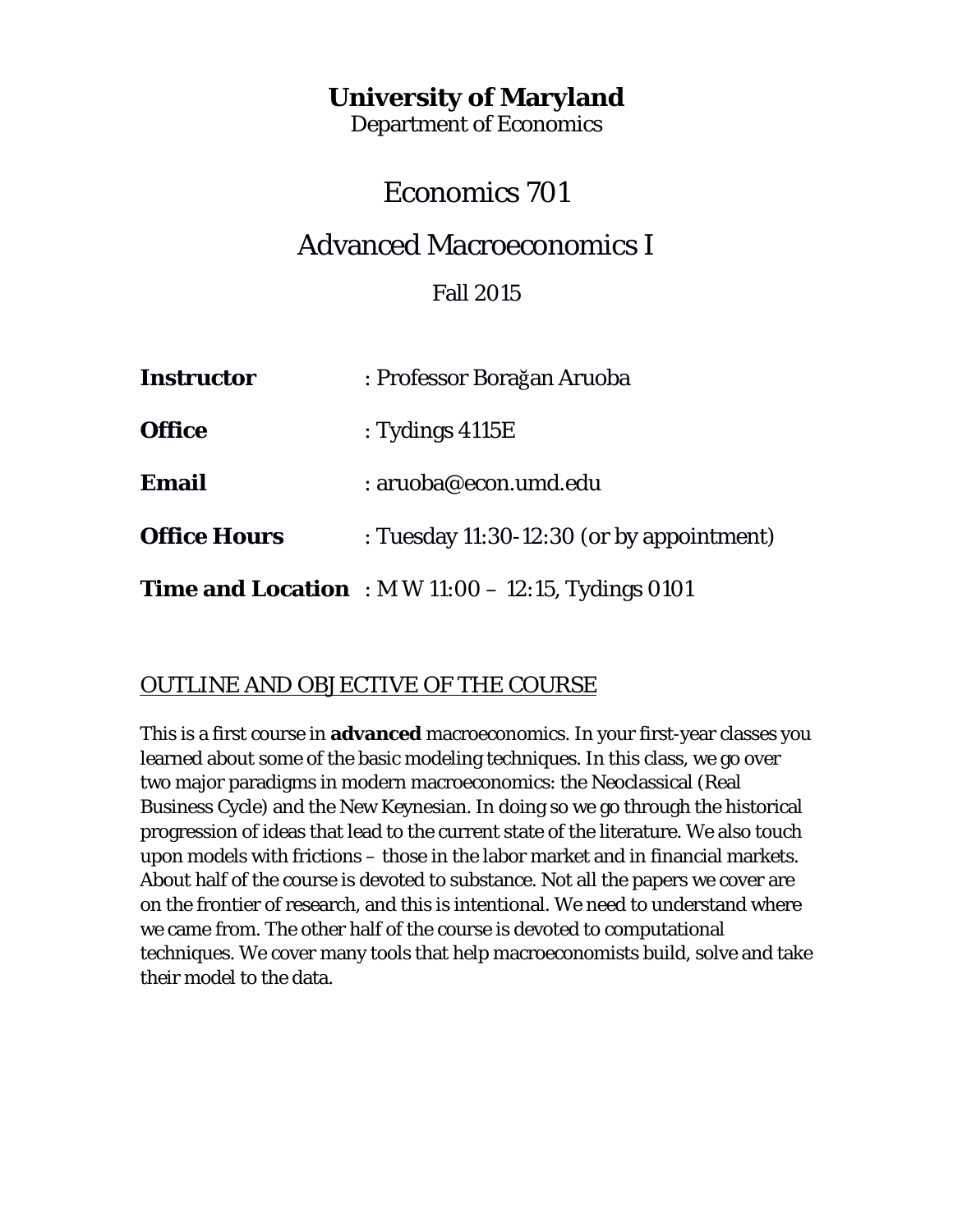## TEXTBOOKS AND OTHER READING MATERIAL

Most of the course will be based on articles, which are listed on the course outline and these will be available electronically.

I do not require you to purchase any particular book for this course. The following books are recommended:

**Recursive Macroeconomic Theory**, Third Edition, Ljungqvist and Sargent, 2012 (LS)

**Recursive Methods in Economic Dynamics,** Stokey and Lucas, Harvard University Press, 1989

These two are a must-have for any macroeconomist so we assume you already have them.

**Monetary Policy, Inflation, and the Business Cycle: An Introduction to the New Keynesian Framework,** 2008, Gali

**Monetary Theory and Policy**, Third Edition, Walsh

**Interest and Prices: Foundations of a Theory of Monetary Policy,**  Princeton University Press, 2003**,** Woodford.

**Equilibrium Unemployment Theory,** Second Edition, 2000, Pissarides

These four books are very useful for the topic they cover. We may briefly refer to them. You may want to buy a subset of them depending on your interests.

## PREREQUISITES

ECON 601 and ECON 602. Students who have not taken these courses and/or students from other departments must talk to us before taking this course.

## AUDITING POLICY

Students who have officially taken ECON 701 before or otherwise cannot take it for credit, are welcome to audit this course subject to my approval and they must talk to me.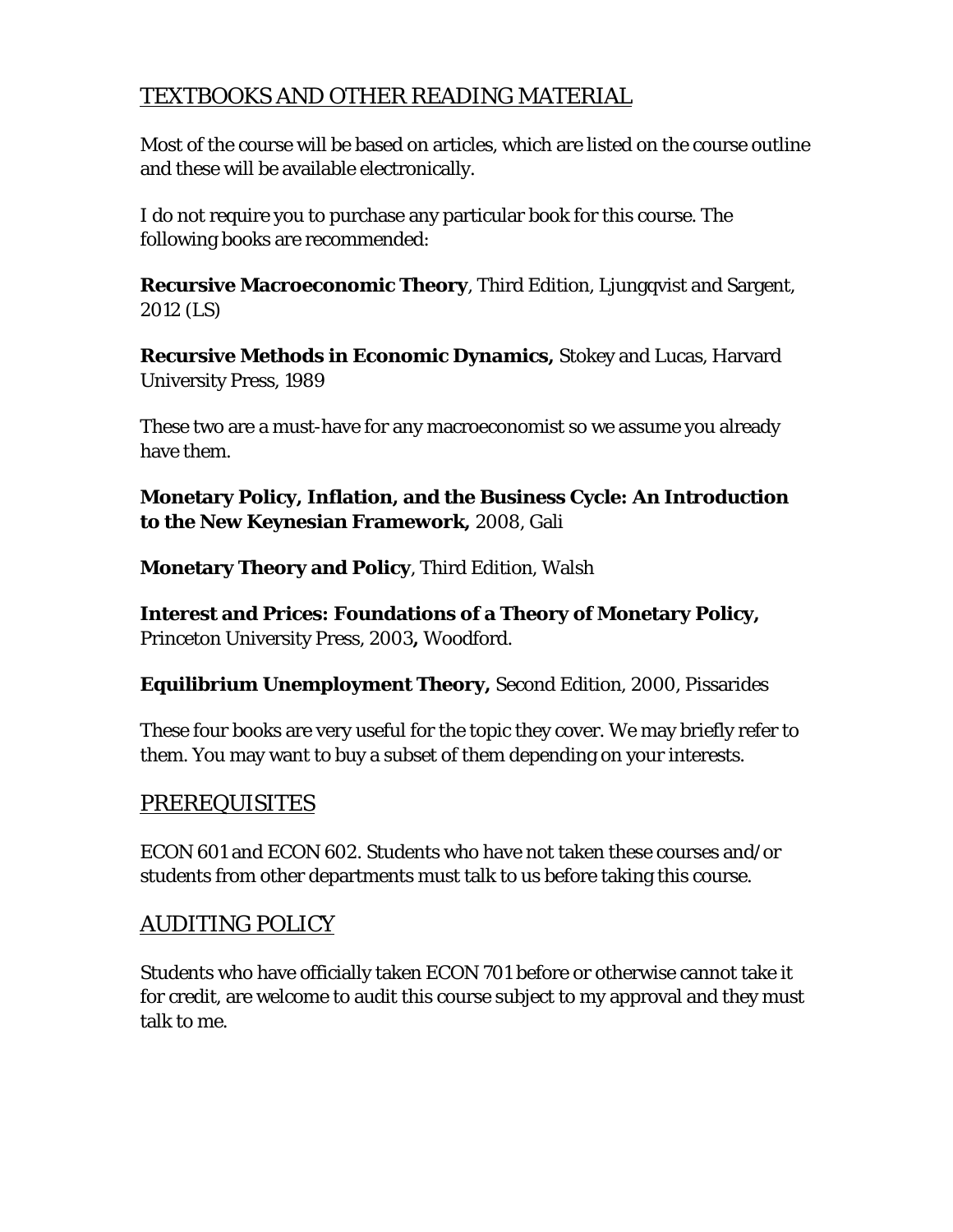## DROPBOX

All students need to create a Dropbox account. It is free and will be essential for sending files back and forth.

## GRADING

#### **Computational Problem Sets (25%)**

Throughout the course I will assign four computational problem sets. You will have about a week to work on each of these. You will work in groups of two that will rotate. These problem sets will require you to write codes in MATLAB and/or work with Eviews, both of which are installed on the department's network and available in the computer lab. In addition to turning in a nicely-formatted description of your findings with all the necessary tables and figures (preparing documents that are neat and easy to read is a necessary condition to being a good researcher), you will need to upload all to Dropbox.

Below are the key dates for problem sets. You will have between 7 to 14 days to work on these problem sets, depending on their difficulty. No extensions will be given. The time it may take you to complete these problem sets is a stochastic variable which cannot be predicted beforehand. As such, I suggest you start working on them as soon as they are assigned.

Problem Set 1: Assigned on 9/14. Due on **9/21 by 5 pm** via email.

Problem Set 2: Assigned on 9/21. Due on **9/30 by 5 pm** via email.

Problem Set 3: Assigned on 9/30. Due on **10/14 by 5 pm** via email.

Problem Set 4: Assigned on 10/26. Due on **11/9 by 5 pm** via email.

#### **Paper Summaries (20%)**

You need to carefully read and summarize the findings of **four** papers. These papers are marked in the reading list below. Your summaries need to be nicely formatted and should be no longer than 2 pages. You need to provide not just a pure summary of the paper but also a critical one. Your summaries are due by email one week after the respective lecture is covered in class. I will not be announcing these deadlines and it's your responsibility to keep track of them.

#### **Proposal (15%)**

You need to write a paper proposal. More details will be provided in due time.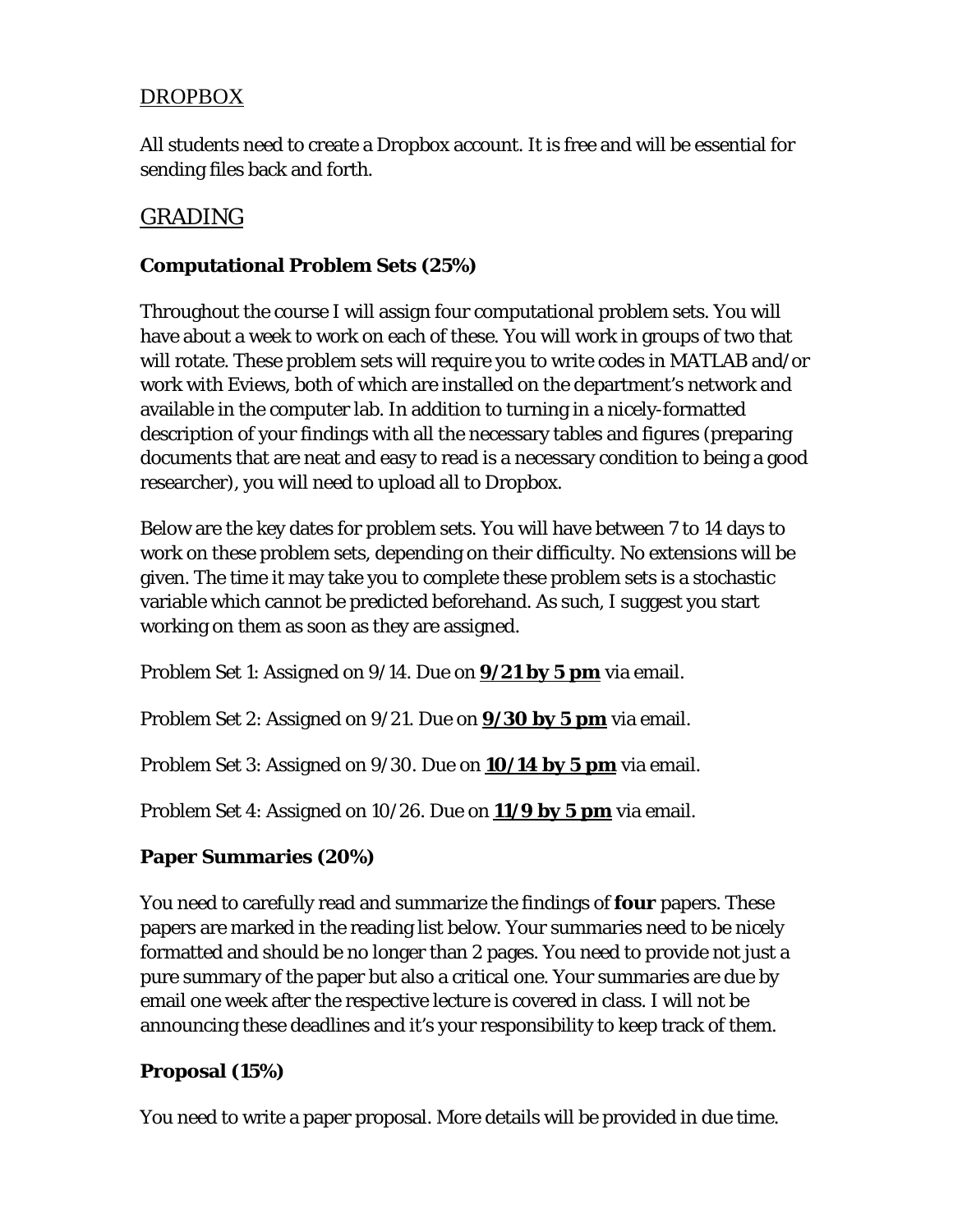## **Project (40%)**

The final project will be substantially longer than a problem set and will involve replicating the results of a published paper. The project will have two explicit deadlines, one for producing intermediate results and a final deadline which is January 24, 2016, Sunday at 5 pm. No late submissions will be accepted. More details will be provided in due time.

## POLICIES AND IMPORTANT NOTES

- Unless previously announced, the class will meet on all Mondays and Wednesdays the university is officially open.
- Our primary mean for communication outside the classroom is email. I will try to respond to your emails in a timely fashion. We will maintain an email list of all students and may use this list for relaying important information. Please check your email regularly.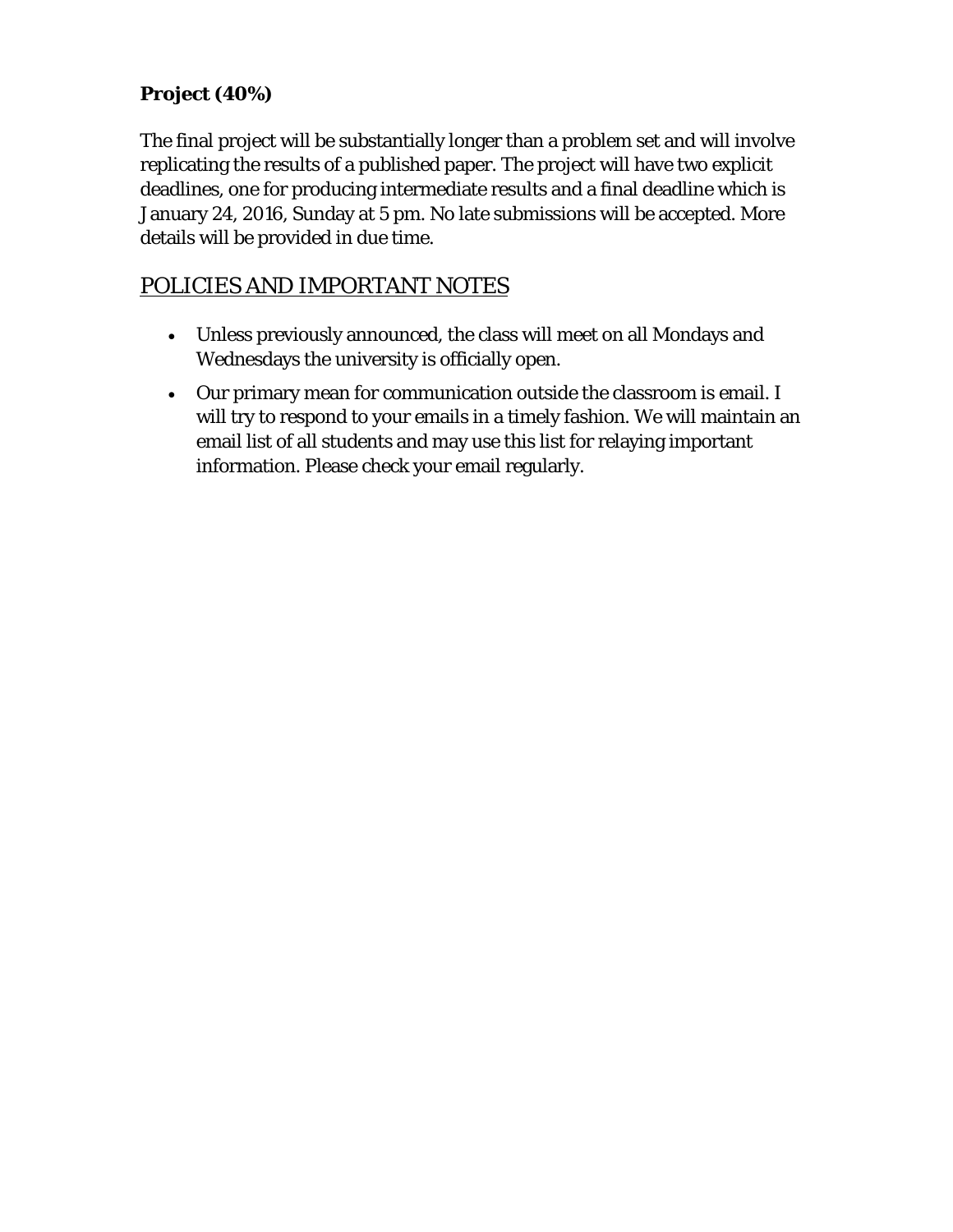## **READING LIST**

Papers with (\*) are required readings and you are expected to read them **before** the related lecture. Papers with (#) are papers for the "Paper Summaries" requirement of the course. The others are optional. All papers are available on Dropbox. Follow this link :

http://tinyurl.com/econ701-Fall2015

**Don't print all these papers immediately**. As we progress, it will become clear which ones you will study in greater detail.

#### **Lecture 1 – Introduction**

(\*) Aruoba, S. Boragan and Jesus Fernandez-Villaverde (2015), "A Comparison of Programming Languages in Economics", *Journal of Economic Dynamics and Control*, 58, 265-273*.*

#### **Lecture 2 – The RBC Model – What is It?**

(\*) Kydland, Finn E. and Edward C. Prescott (1991), "The Econometrics of the General Equilibrium Approach to Business Cycles," *Scandinavian Journal of Economics*, 93(2), 161-178.

(\*) King, Robert G. and Sergio T. Rebelo (1999), "Resuscitating Real Business Cycles," *Handbook of Macroeconomics,*Volume 1, Chapter 14.

(\*) Prescott, Edward C. (1986), "Theory Ahead of Business Cycle Measurement," *Federal Reserve Bank of Minneapolis Quarterly Review*, Fall 1986, 9-22.

Kydland, Finn E. and Edward C. Prescott (1982), "Time to Build and Aggregate Fluctuations," *Econometrica*, 50(6), 1345-1370.

Plosser, Charles I. (1989), "Understanding Real Business Cycles," *Journal of Economic Perspectives,* 3(3), 51-77.

Altug, Sumru and Warren Young (2013), "Real Business Cycles After Three Decades: A Panel Discussion with Edward Prescott, Finn Kydland, Charles Plosser, John Long, Thomas Cooley, and Gary Hansen," *Macroeconomic Dynamics*, 1-21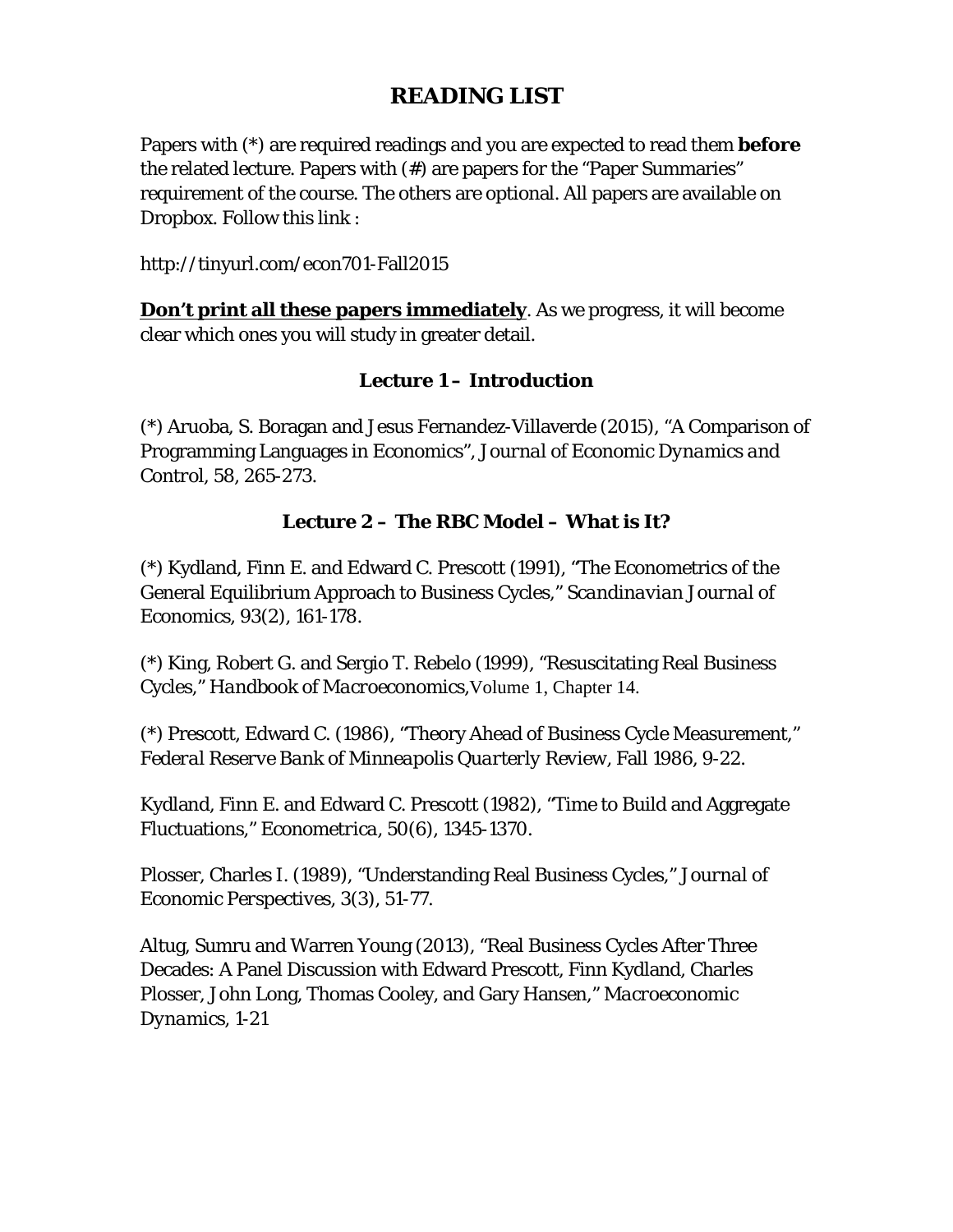#### **Lecture 3 – Calibration**

(\*) Candler, Graham and Edward Prescott (2008), "Calibration", *New Palgrave Dictionary of Economics*

(\*) Cooley, Thomas F. and Edward C. Prescott (1995), "Economic Growth and Business Cycles," *Frontiers of Business Cycle Research* (Thomas F. Cooley ed.), Princeton University Press, Chapter 1.

Canova, Fabio (1994), "Statistical Inference in Calibrated Models", *Journal of Applied Econometrics*, 9, S123-S145

#### **Lecture 4 – Basic Numerical Methods**

Chapters 1, 2, 5, and 7.7 in Judd (1998). [If you need a reference]

Chapter 3 in Adda and Cooper (2003). [If you need a reference]

Tauchen, George (1986), "Finite State Markov-Chain Approximations to Univariate and Vector Autoregressions", *Economic Letters,* 20*,* 177-181

## **Lecture 5 – Local Approximation Methods and Dynare**

Dynare User Guide by Tommaso Mancini Griffoli.

Judd, Kenneth L. and Sy-Ming Guu (1997), "Asymptotic Methods for Aggregate Growth Models", *Journal of Economic Dynamics and Control*

#### **Lecture 6 – Global Approximation Methods**

(\*) Judd, Kenneth L. (1992), "Projection Methods for Solving Aggregate Growth Models", *Journal of Economic Theory,* 58, 410-452

(\*) Christiano, Lawrence J. and Jonas D.M. Fisher. (2000), "Algorithms for solving dynamic models with occasionally binding constraints," *Journal of Economic Dynamics and Control*, 24, 1179-1232

Judd, Kenneth L., Lilia Maliar and Serguei Maliar, (2010), "A Cluster-Grid Projection Method: Solving Problems with High Dimensionality," NBER Working Paper 15965

McGrattan, Ellen R. (1999), "Application of Weighted Residual Methods to Dynamic Economic Models", in *Computational Methods for the Study of Dynamic Economies,* R. Marimon and A. Scott eds., Oxford University Press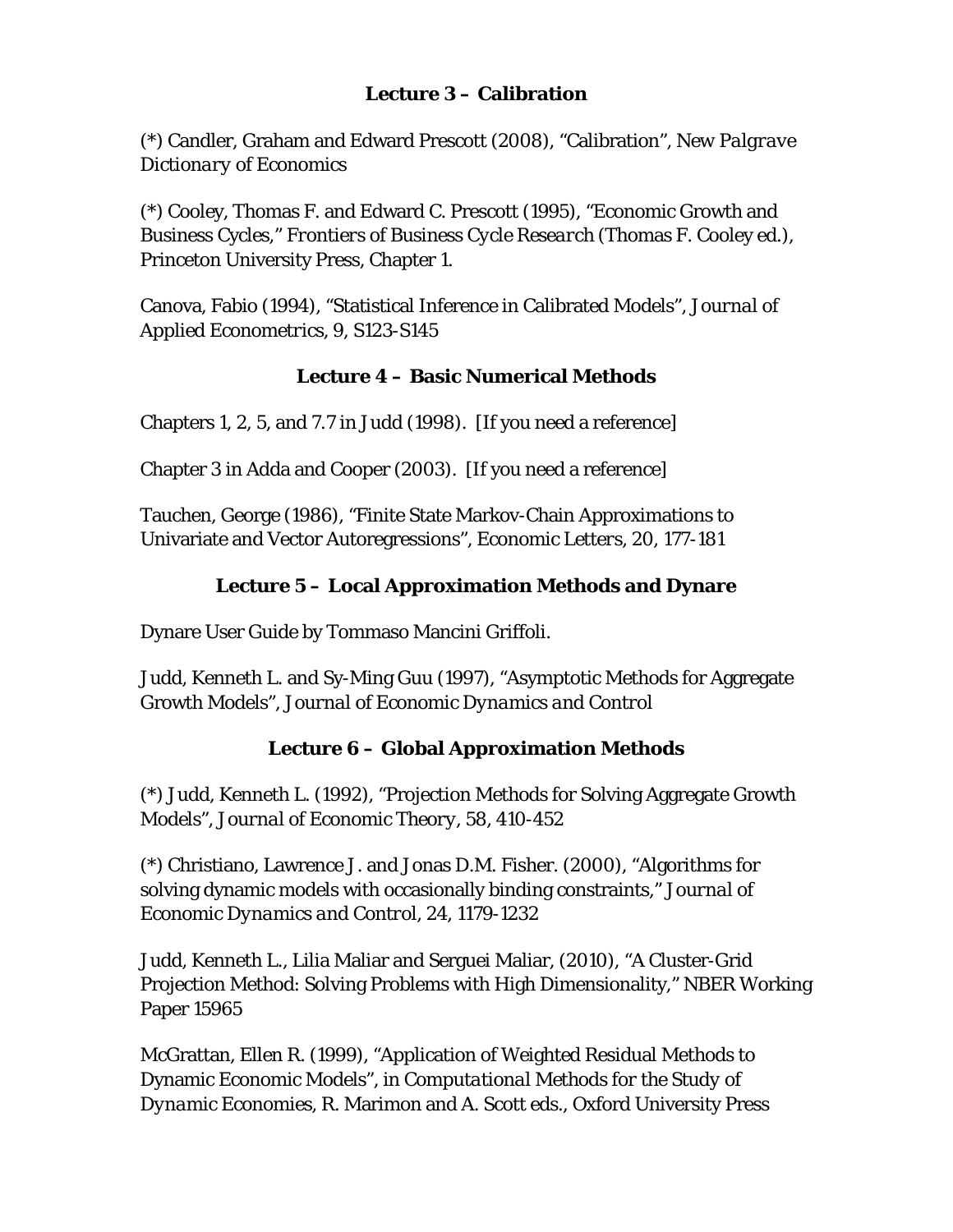#### **Lecture 7 – Comparison of Methods**

(\*) Aruoba, S. Boragan, Jesus Fernandez-Villaverde and Juan F. Rubio-Ramirez (2006), "Comparing Solution Methods for Dynamic Equilibrium Economies", *Journal of Economic Dynamics and Control,* 30*,* 2477-2508

#### **Lecture 8 – VARs / Structural VARs**

(\*) Christiano, Lawrence J., Martin Eichenbaum and Charles Evans (1999), "Monetary Policy Shocks: What Have We Learned and to What End?", *Handbook of Macroeconomics.*

(\*) Christiano, Lawrence J., Martin Eichenbaum and Robert Vigfusson (2003), "What Happens After a Technology Shock?", *mimeo.*

Gali, Jordi (1999), "Technology, Employment, and the Business Cycle: Do Technology Shocks Explain Aggregate Fluctuations?", *American Economic Review*

Christiano, Lawrence J., Martin Eichenbaum and Robert Vigfusson (2006), "Assessing Structural VARs", *NBER Macroeconomics Annual*.

Chari, V.V., Patrick J. Kehoe and Ellen R. McGrattan (2008), "Are Structrual VARs with Long-Run Restrictions Useful in Developing Business Cycle Theory", *Journal of Monetary Economics,* 55(8), 1337–1352.

Kehoe, Patrick J. (2006), "How to Advance Theory with Structural VARs: Use the Sims-Cogley-Nason Approach", *NBER Macroeconomics Annual*

(\*) Uhlig, Harald (2005), "What are the effects of monetary policy on output? Results from an agnostic identification procedure,'' *Journal of Monetary Economics,* 52, 381-419

#### **Lecture 9 – Criticism of the RBC Model**

(\*) Mankiw, N. Gregory (1989), "Real Business Cycles: A New Keynesian Perspective," *Journal of Economic Perspectives,* 3(3), 79-90

(\*) Manuelli, Rodolfo E. (1986), "Modern Business Cycle Analysis: A Guide to the Prescott-Summers Debate," *Federal Reserve Bank of Minneapolis Quarterly Review,* Fall 1986, 3-8.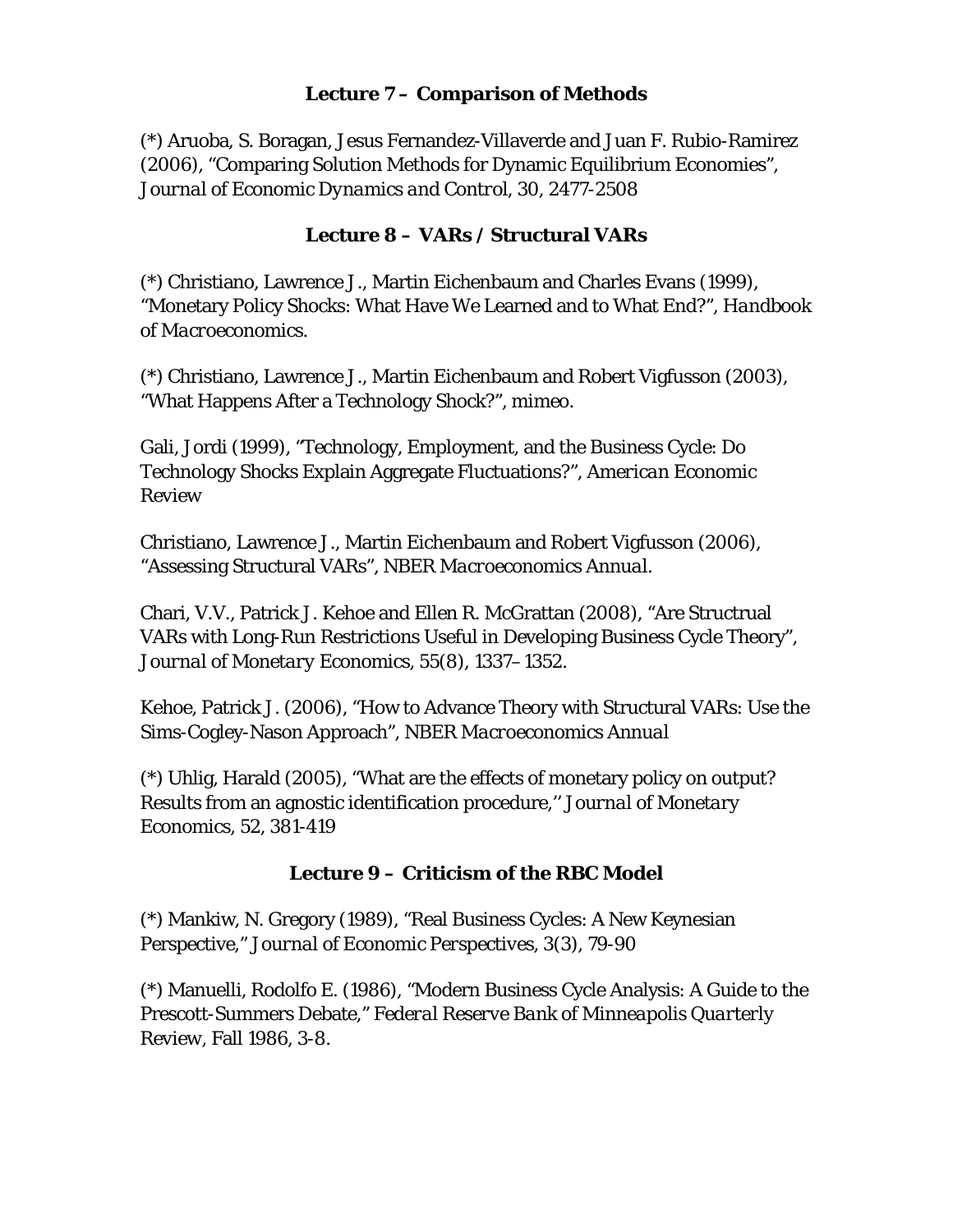(\*) Summers, Lawrence H. (1986), "Some Skeptical Observations on Real Business Cycle Theory," *Federal Reserve Bank of Minneapolis Quarterly Review,* Fall 1986, 23-27.

(\*) Prescott, Edward C. (1986), "Response to a Skeptic," *Federal Reserve Bank of Minneapolis Quarterly Review,* Fall 1986, 28-33.

#### **Lecture 10 – New Keynesian Model – What Is It?**

(\*) Goodfriend, Marvin and Robert G. King (1997), "The New Neoclassical Synthesis and the Role of Monetary Policy," *NBER Macroeconomics Annual*, 231-296.

(\*) Woodford, Michael (2009), "Convergence in Macroeconomics: Elements of the New Synthesis," *American Economic Journal: Macroeconomics*, 1(1), 267- 279.

(#) Christiano, Lawrence J., Martin Eichenbaum and Charles Evans (2005), "Nominal Rigidities and the Dynamics Effects of a Shock to Monetary Policy", *Journal of Political Economy.*

Smets Frank and Rafael Wouters (2007), "Shocks and Frictions in US Business Cycles: A Bayesian DSGE Approach," *American Economic Review,* 97(3), 586- 606.

#### **Lecture 11 – GMM – Theory and Estimation (New Keynesian Phillips Curve Application)**

(\*) Hansen, L.P. and K.J. Singleton (1982), "Generalized Instrumental Variables Estimation of Nonlinear Rational Expectations Models", *Econometrica,* 50, 1269- 86, and Errata: *Econometrica*, 52, 267-68

(\*) Nason, James M. and Gregor W. Smith (2008), "The New Keynesian Phillips Curve: Lessons from Single-Equation Econometric Estimation," *Federal Reserve Bank of Richmond Economic Quarterly,* 94(4), 361-395.

Hansen, Lars Peter (1982), "Large Sample Properties of Generalized Method of Moments Estimators," *Econometrica,* 50(4), 1029-1054.

Christiano, Lawrence J. and Martin Eichenbaum (1992), "Current Real-Business-Cycle Theories and Aggregate Labor-Market Fluctuations", *American Economic Review,* 82(3), 430-450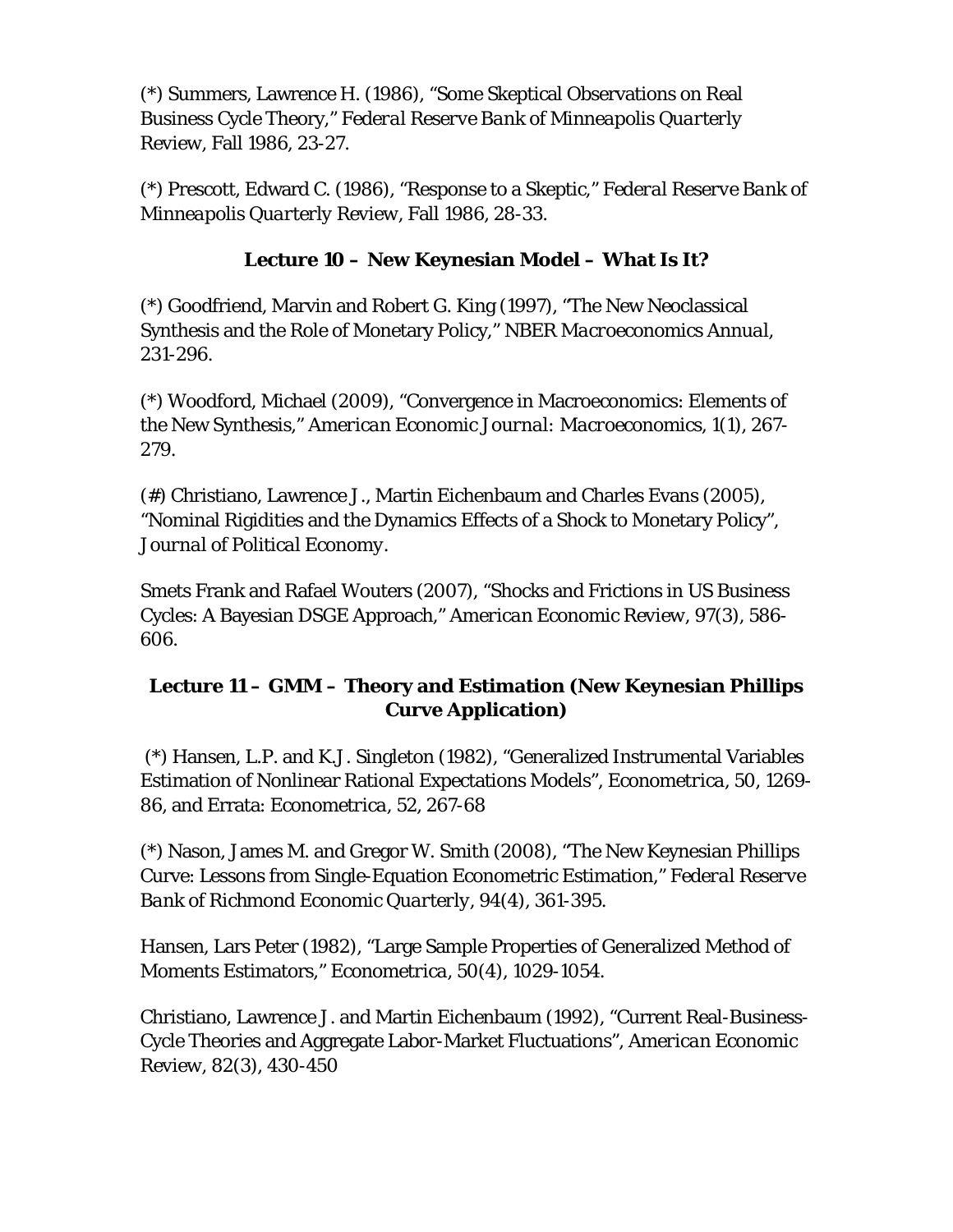Smith Jr, Anthony A. (1993), "Estimating Nonlinear Time-Series Models Using Simulated Vector Autoregressions", *Journal of Applied Econometrics,* 8, S63- S84

Stock, J. H., and Wright, J. H. (2000), "GMM With Weak Identification," *Econometrica*, 68, 1055–1096.

#### **Lecture 14 – Estimation of DSGE Models (Linear)**

(\*) An, Sungbae and Frank Schorfheide (2007), "Bayesian Analysis of DSGE Models", *Econometric Reviews*, 26*,* 113-172

Del Negro, Marco and Frank Schorfheide (2011), "Bayesian Macroeconometrics," in *The Oxford Handbook of Bayesian Econometrics*, J. Geweke, G. Koop, and H. van Dijk (eds.), Oxford University Press, 293-389.

(#) Smets, Frank and Rafael Wouters (2007), "Shocks and Frictions in US Business Cycles: A Bayesian DSGE Approach", *American Economic Review,* 97(3), 586-606.

## **Lecture 15 – Estimation of DSGE Models (Nonlinear)**

(\*) Fernandez-Villaverde, Jesus and Juan F. Rubio-Ramirez (2007) "Estimating Macroeconomic Models: A Likelihood Approach", *Review of Economic Studies,* 74, 1059–1087.

## **Lecture 16 – Calibration vs. Estimation**

(\*) Kydland, Finn E. and Edward C. Prescott (1996), "The Computational Experiment: An Econometric Tool", *Journal of Economic Perspectives*, 10, 69-85

(\*) Hansen, Lars Peter and James J. Heckman (1996), "The Empirical Foundations of Calibration", *Journal of Economic Perspectives*, 10, 87-104

(\*) Sims, Christopher A. (1996), "Macroeconomics and Methodology", *Journal of Economic Perspectives*, 10, 105-120

Rios-Rull, Jose-Victor, Frank Schorfheide, Cristina Fuentes-Albero, Maxym Kryshko, and Raul Santaeulalia-Llopis, (2012), "Methods versus Substance: Measuring the Effects of Technology Shocks," *Journal of Monetary Economics*, 59(8), 826–846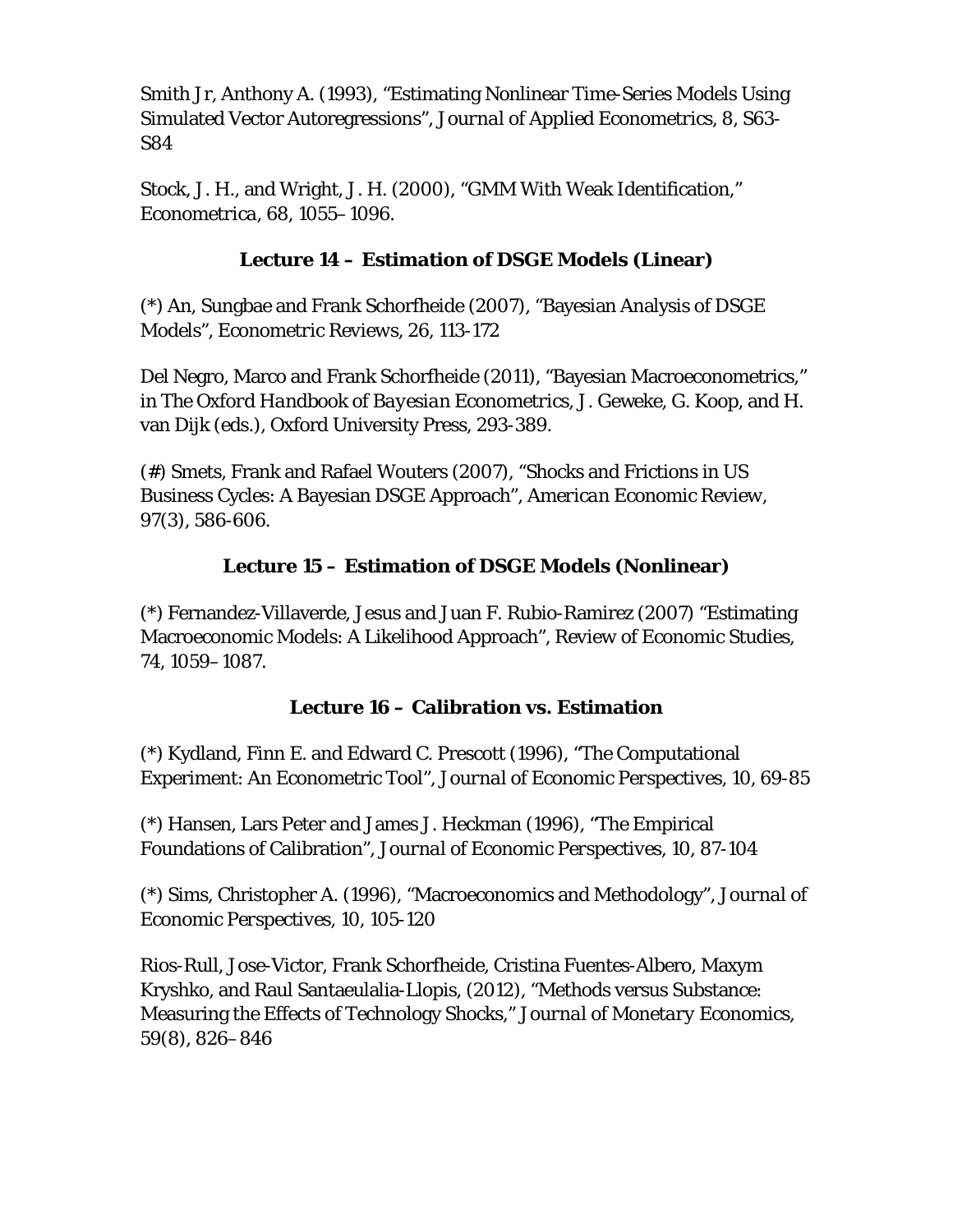#### **Lecture 17 – Criticism of the New Keynesian Model**

(\*) Chari, V.V., Patrick J. Kehoe, and Ellen R. McGrattan. 2009. "New Keynesian Models: Not Yet Useful for Policy Analysis." *American Economic Journal: Macroeconomics,* 1 (January): 242–66.

#### **Lecture 18 – Search Models of the Labor Market**

(\*) Rogerson, Richard, Robert Shimer and Randall Wright (2005), "Search-Theoretic Models of the Labor Market: A Survey," *Journal of Economic Literature*, 43, 959-988.

(#) Shimer, Robert (2005), "The Cyclical Behavior of Equilibrium Unemployment and Vacancies," *American Economic Review,* 95(1), 25-49

#### **Lecture 19 – Models with Financial Frictions**

(\*) Quadrini, Vincenzo (2011), "Financial Frictions in Macroeconomic Fluctuations," *Economic Quarterly*, 97(3), 209–254.

Bernanke, Ben, Mark Gertler, and Simon Gilchrist (1999), "The Financial Accelerator in a Quantitative Business Cycle Framework"*, Handbook of Monetary Economics* Vol. 1C, 1341-1393.

Gertler, Mark and Nobuhiro Kiyotaki (2010), "Financial Intermediation and Credit Policy in Business Cycle Analysis", *Handbook of Monetary Economics* Vol. 3A, 547-599.

(#) Gertler, Mark and Peter Karadi (2011), "A Model of Unconventional Monetary Policy", *Journal of Monetary Economics* 58(1), 17-34.

Carlstrom, Charles and Timothy Fuerst (1997), "Agency Costs, Net Worth, and Business Fluctuations: A Computable General Equilibrium Analysis"*, American Economic Review* 87(5), 893-910.

Curdia, Vasco and Michael Woodford (2010), "The Central Bank Balance Sheet as an Instrument of Monetary Policy", *NBER Working Paper* 16208.

Kiyotaki, Nobuhiro and John Moore (1997), "Credit Cycles", *Journal of Political Economy* 105(2), 211-248.

Kiyotaki, Nobuhiro and John Moore (2008), "Liquidity, Business Cycles, and Monetary Policy", *mimeo*. and *NBER Working Paper* 17934.